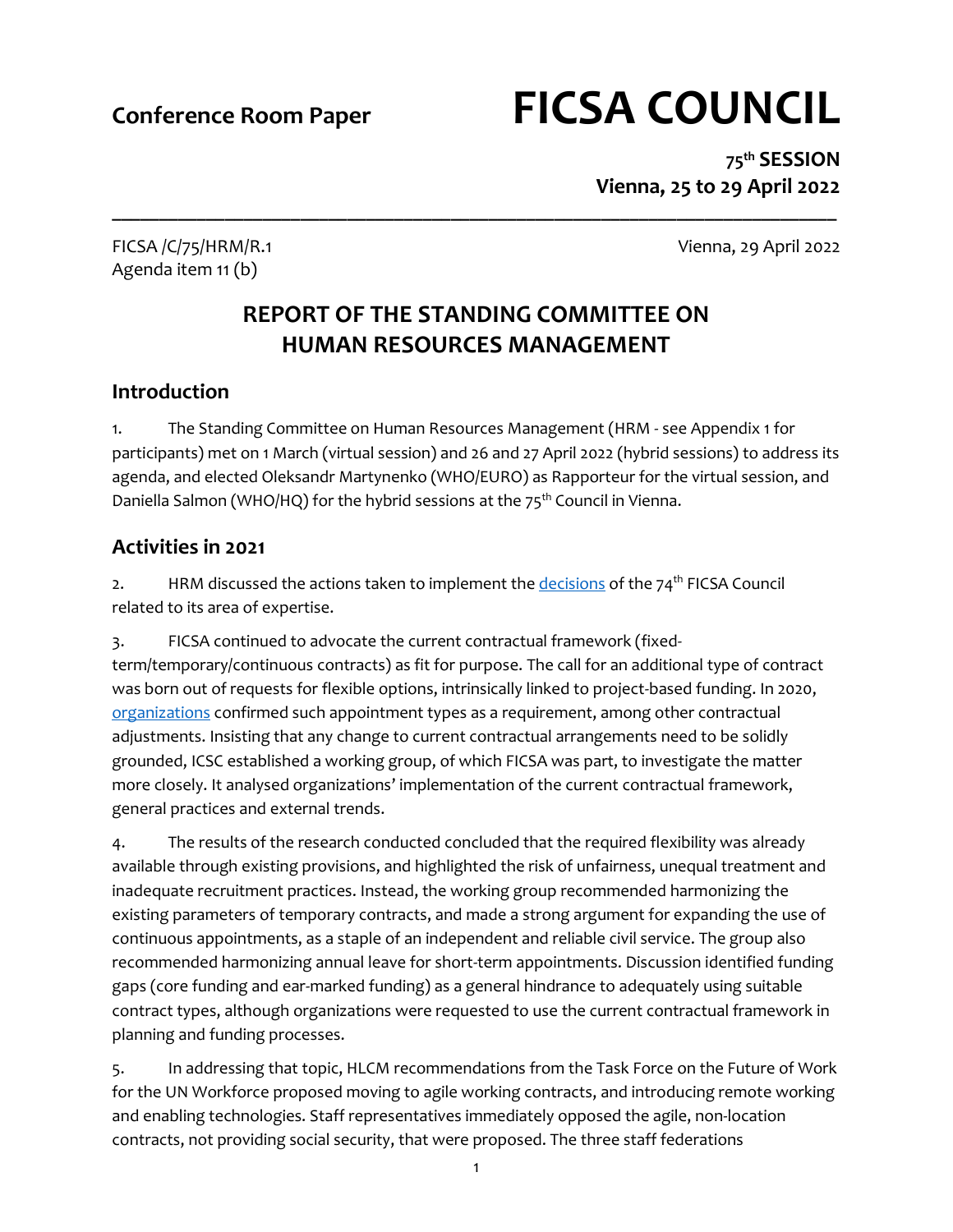commissioned consultants to develop a unified position paper, through a research paper, including data from the private sector and certain Member States' civil services. The paper would be used as a basis for upcoming negotiations at ICSC sessions.

6. HRM agreed that the independent nature of the international civil service was the highest good to protect. ICSC was an ally in pushing back against new, agile contract types. While ICSC's mandate included the review of the contractual framework, it did not favour ongoing proposals.

7. During the 74<sup>th</sup> Council, HRM had attributed attempts to introduce agile contract were to cost-saving ambitions. The use, overuse and abuse of precarious working arrangements, through temporary contracts or consultants, and the use of agency workers were becoming more common.

8. The General Secretary then provided an account on the key consideration in the future of work and future workforce of the UN [\(CEB/2020/HLCM/16,](https://ficsa.org/fileadmin/user_upload/75th_Council_Documents/CEB_2020_HLCM_16_Discussion_Paper_-_Interim_Report_of_the_CEB_Task_Force_on_Future_of_the_UN_System_Workforce.pdf) available on FICSA website). It would set up an action plan for staff unions/associations to play an active role during the digital transformation and address its impact. All discussions on the future workplace and work force needed to revolve around human-centric principles, in line with principles established at the  $74<sup>th</sup> FICSA Council$ .

#### **Recommendation**

**9. HRM recommended that FICSA should continue to take a conservative approach towards expanding the existing contractual framework.**

# **The future of UN employment for both regular and non-regular staff**

10. HRM briefly reviewed the most pertinent topics concerning the working conditions of contracted personnel, whether consultants, agency workers, experts or others. While the topic addressed all personnel contracted outside the regular UN contractual framework, discussions needed to be limited to the demographic that was performing de facto staff functions, and whose working conditions reflected those of regular staff.

11. HRM identified a series of risks affecting not only organizations in terms of knowledge and talent retention, but also individual staff (often members of staff associations/unions) in terms of performance and career. Those contracts offered an avenue for cost savings and avoidance of longterm liabilities.

12. The chair viewed the overlap of working cultures as at breaking point. The long-standing consensus was that the mandate of established staff representative bodies did not include discussions on the conditions of work of consultants, as those personnel were technically not eligible for representation. On a human scale, however, the situation was untenable.

13. HRM agreed on the importance of classifying the various types of contracted personnel:

- experts, usually contracted through procurement processes and remunerated on corporate rates;
- when-actually-employed personnel, generally contracted for hourly services (translation, editing, explicit deliverables, etc.); and
- consultants with abstract job descriptions and working conditions analogous to those of regular staff.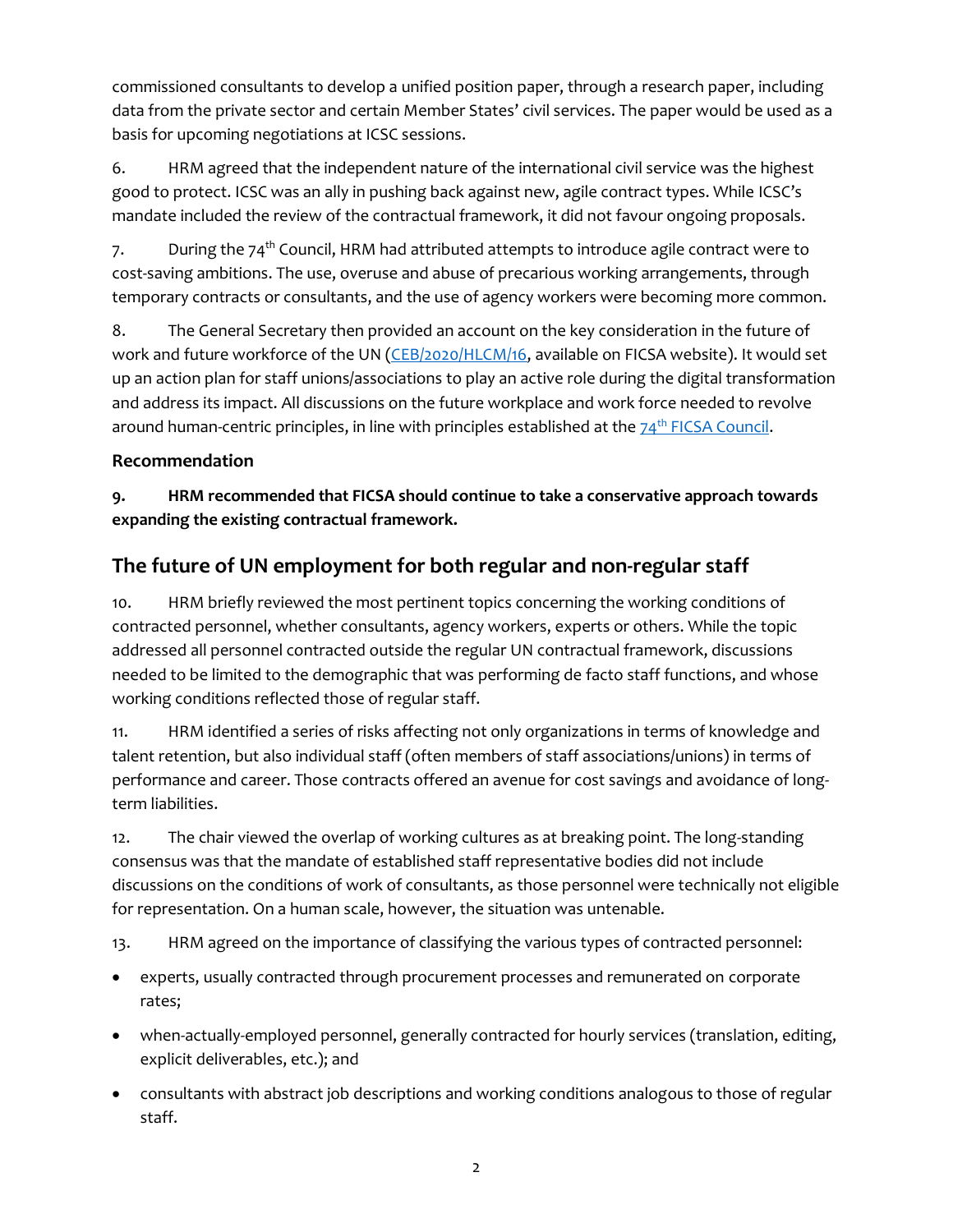14. Despite being fundamentally different in concept, all types excluded provisions for, for example, pension, health insurance and legal recourse. A lack of clarity on legal status (privileges and immunities) as well as tax obligations was of particular concern.

15. The Chair described how he was building momentum to associate the contracted personnel in his organization, and elaborated on the benefits on establishing a legitimate voice and representation. Given how contracted personnel were more and more integrated into various administrative frameworks (ethics, accountability, working time, etc.), such a voice was ever more important. The UNIDO Staff Union, in cooperation with members of UNIDO contractors, had developed a working paper that was available to FICSA members upon request. The paper provided a comprehensive overview of key issues such as representation, host-country relations, the employment framework, organizational risks, and social security.

16. HRM then reviewed various forms of discrimination and abuse within such contractual arrangements, and their impact on young careers particularly. It was proposed that FICSA pilot-test making a permanent technical committee part of the HRM to focus all issues on contracted personnel in one forum.

17. The ensuing discussion included recognition of all ethical and contractual concerns (equal pay for equal work) as well as the various difficulties in onboarding contracted personnel. Junior categories of the workforce were particularly affected by these practices.

18. Moreover, the discussion showed that there was no universal application of standards or principles, either in hiring or administering contracted personnel. A downward trend in terms of conditions of service could be clearly identified. FICSA needed to further investigate the broader use of contracted personnel, and make the resulting information available to its members.

#### **Recommendation**

**19. HRM recommended that the FICSA ExCom should establish a technical committee on contractual personnel issues on a pilot basis for the 76th session of the FICSA Council, with a view to converting it to a permanent technical committee should its value be sustainable beyond the pilot phase.**

# **Post-COVID working culture: the future UN workplace**

20. HRM viewed a comprehensive presentation on new ways of working and the complexities of defining a "new normal". To minimize the risk of creating variations in the new normal across different locations, FICSA members needed continuously to exchange information on developments to ensure harmonization was achieved across the UN system.

21. HRM noted the changes in the workplace, mental health and well-being issues, conditions of service, and gender and enabling environment dimensions. Expected changes also included accelerated efforts in digitization, automation and redesigns of traditional workspaces. Best practices in workplace evolution always included a human-centric approach. Staff associations/unions needed to stand firm in advocating for a human-first approach and physicalworkplace-based collaboration.

22. It was suggested that, to unleash the full potential of a workforce, a modern progressive employer should offer a compelling work experience, ensure duty of care and well-being, establish a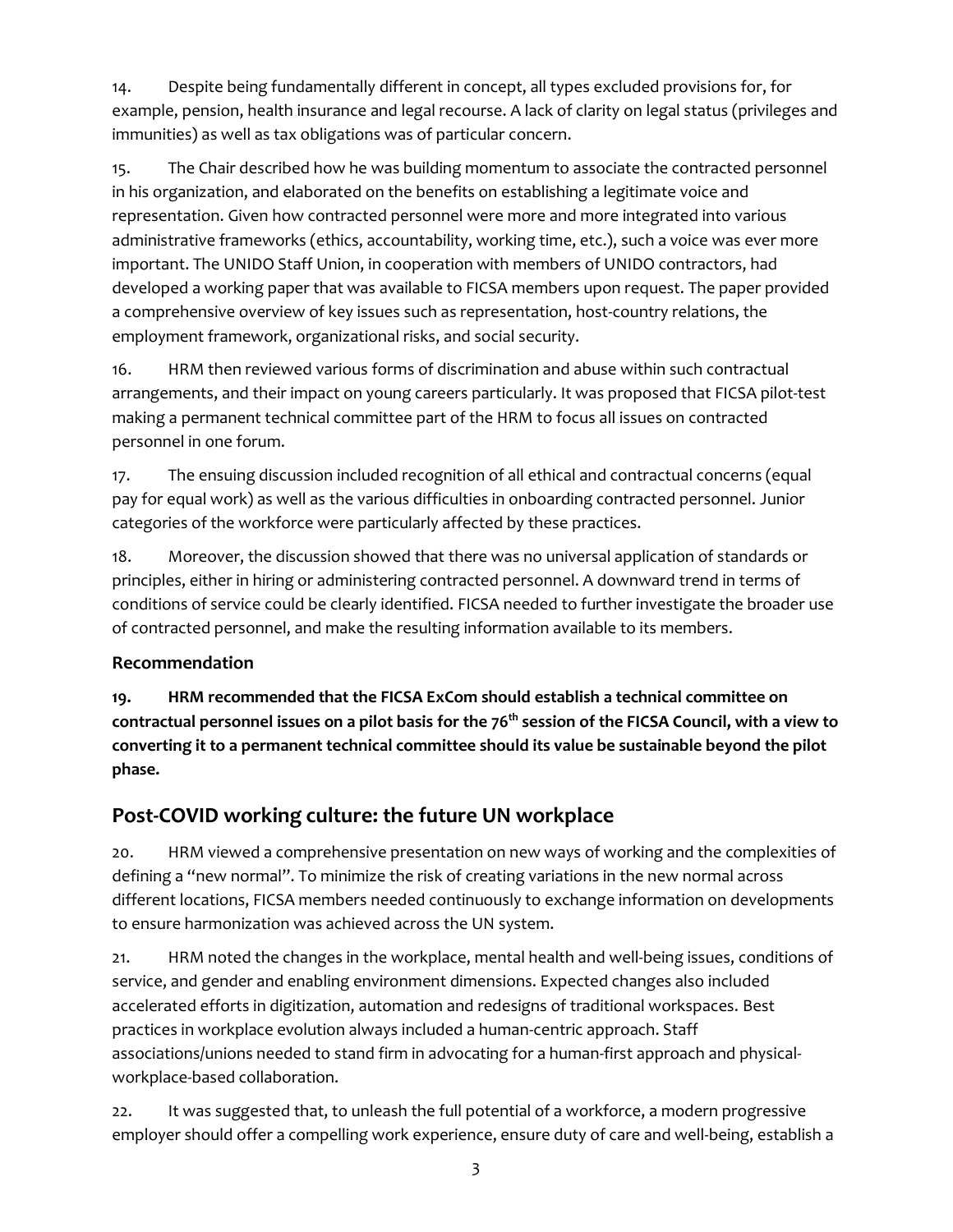sense of belonging and secure long –term resilience. As member organizations implemented changes in different ways, FICSA members needed to remain vigilant and ensure they were not excluded from conversations. For example, UNFCCC had established a Network for Change to specifically address cultural and behavioural change, which included staff representation.

23. Participants argued strongly for the preservation of the physical workplace as key dimension to ensure creativity, collaboration, connection, social interaction, creative collision, innovation, social bonding and lifelong learning. It was suggested that FICSA agree on a set of common indicators and consistent terminology when addressing change towards a new normal. A more focused discussion at the 76<sup>th</sup> session of FICSA Council might provide more clarity to that effect.

24. The subsequent discussion highlighted how changes of varying scope and pace were implemented at different locations. The involvement of staff representatives also varied. There was clear evidence of workplace concepts that worked and others that did not. A follow-up session to this agenda item would thus benefit from collecting data on different concepts, perspectives and ideas. The return of the conversation on dress code was a particular highlight during the discussion, pointing towards the advent of broader cultural considerations.

25. HRM called for clear language and precise terminology, terms such as hybrid, hot-desking, Open Space, etc. needed to be better understood. While different concepts were being tried, that evidence of their success and/or failure was not centrally available. Training was also needed. HRM would address those concerns in more detail during the 76<sup>th</sup> FICSA Council.

# **Any other business**

26. Members expressed a desire to revisit the topic of hiring standards, job classifications, and the timeliness of the Noblemaire and Flemming principles. The incoming chairs would consider this item for inclusion in the work plan.

27. An appeal was made to provide the HRM training that had been offered during the pre-Council session on 24 April 2022 in French to francophone constituent members. The chair would raise this issue with the FICSA ExCom.

### **Nomination of HRM officers and core group members**

28. The following delegates were nominated and subsequently elected as HRM officers:

- Steven-Geoffrey Eales (UNIDO) as Chair
- Ambretta Perrino (UNFCCC) as Vice-Chair
- Daniella Salmon (WHO/HQ) as Vice-Chair
- 29. The following participants were nominated as members of the core group:
- Claudia Moreira Lopez (PAHO/WHO)
- Florence Tartanac (AP-in-FAO)
- Kay Miller (WHO/EURO)
- Cosimo Chimienti (UNGSC)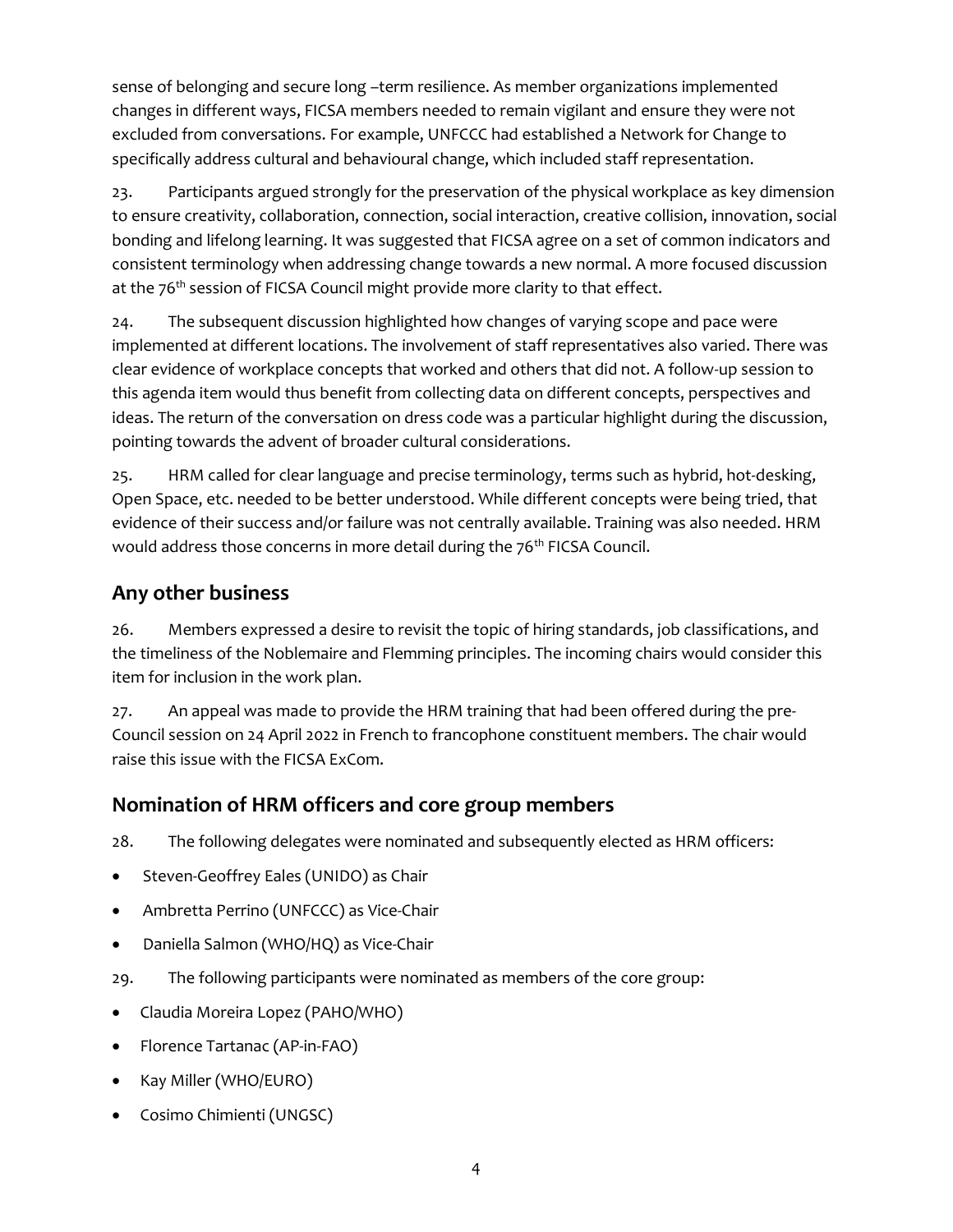- Mark Brown (WFP/FAO-UGSS)
- Tonia Rifaey (WHO/EMRO)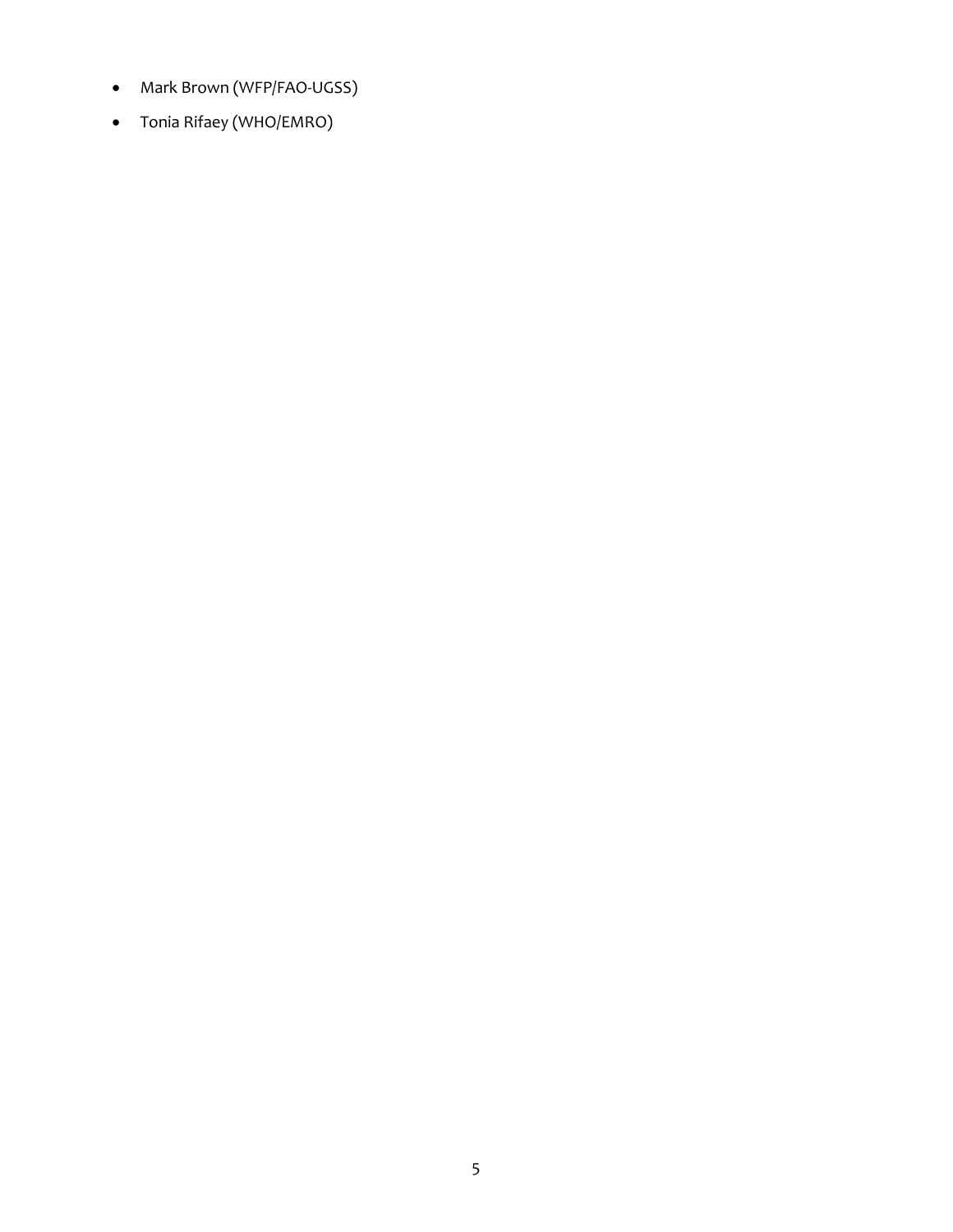# **Appendix 1. Participants**

| <b>Officers</b>                  |                                                                                                                                  |
|----------------------------------|----------------------------------------------------------------------------------------------------------------------------------|
| Chair                            | Steven-Geoffrey Eales (UNIDO)                                                                                                    |
| Vice-Chair                       | Ambretta Perrino (UNFCCC)                                                                                                        |
| Rapporteurs                      | Oleksandr Martynenko (WHO/EURO)                                                                                                  |
|                                  | Daniella Salmon (WHO/HQ)                                                                                                         |
| <b>FICSA President</b>           | Tanya Quinn-Maguire (UNAIDS)                                                                                                     |
| <b>FICSA General Secretary</b>   | Cosimo Melpignano (UNGSC)                                                                                                        |
| <b>FICSA ExCom members</b>       | Véronique Allain (SCBD), Pilar Vidal (PAHO/WHO);<br>Line Kaspersen (AP-in-FAO), Tracy Tollman<br>(UNFCCC), Kay Miller (WHO/EURO) |
| Regional Representatives         | Jesus Garcia Jimenez (ILOTC), Anthony Ndinguri<br>Karanja (ICAO)                                                                 |
| <b>Staff associations/unions</b> |                                                                                                                                  |
| AP-in-FAO                        | Jakob Skoet, Florence Tartanac                                                                                                   |
| FAO/WFP-UGSS                     | Paola Franceschelli, Silvia Mariangeloni, Marc<br>Brown, Kirby O'Malley                                                          |
| IAEA                             | Borana Shehu                                                                                                                     |
| <b>ICAO</b>                      | Andrew Brown, Sanya Dehinde, Viera Seben                                                                                         |
| <b>IMO</b>                       | Shereen Barry, Elene Sarria, Fola Odulana                                                                                        |
| <b>OSCE</b>                      | Milan Jelenkovic                                                                                                                 |
| PAHO/WHO                         | Glenda Moreira Lopez                                                                                                             |
| <b>UNAIDS</b>                    | Andrea Palazzi                                                                                                                   |
| <b>UNFCCC</b>                    | Miguel Naranjo Gonzalez, Mary Jean Abrazado,<br>Marjorie Manduli                                                                 |
| <b>UNESCO</b>                    | Elia Matias                                                                                                                      |
| <b>UNGSC</b>                     | Cosimo Chimienti, Cosimo Lunedi, Alessandra<br>Marcorio                                                                          |
| <b>UNICTF</b>                    | Maria Del Rocio Martin Vargas                                                                                                    |
| <b>UPU</b>                       | Stephane Vuillemin, Szymon Pisarek                                                                                               |
| <b>WHO/AFRO</b>                  | Symplice Mbola Mbassi, Hamidou Bague                                                                                             |
| WHO/EMRO                         | Tonia Rifaey, Wallaa El-Moawen                                                                                                   |
| <b>WHO/EURO</b>                  | Aleksandr Martynenko, Tyrone Sy                                                                                                  |